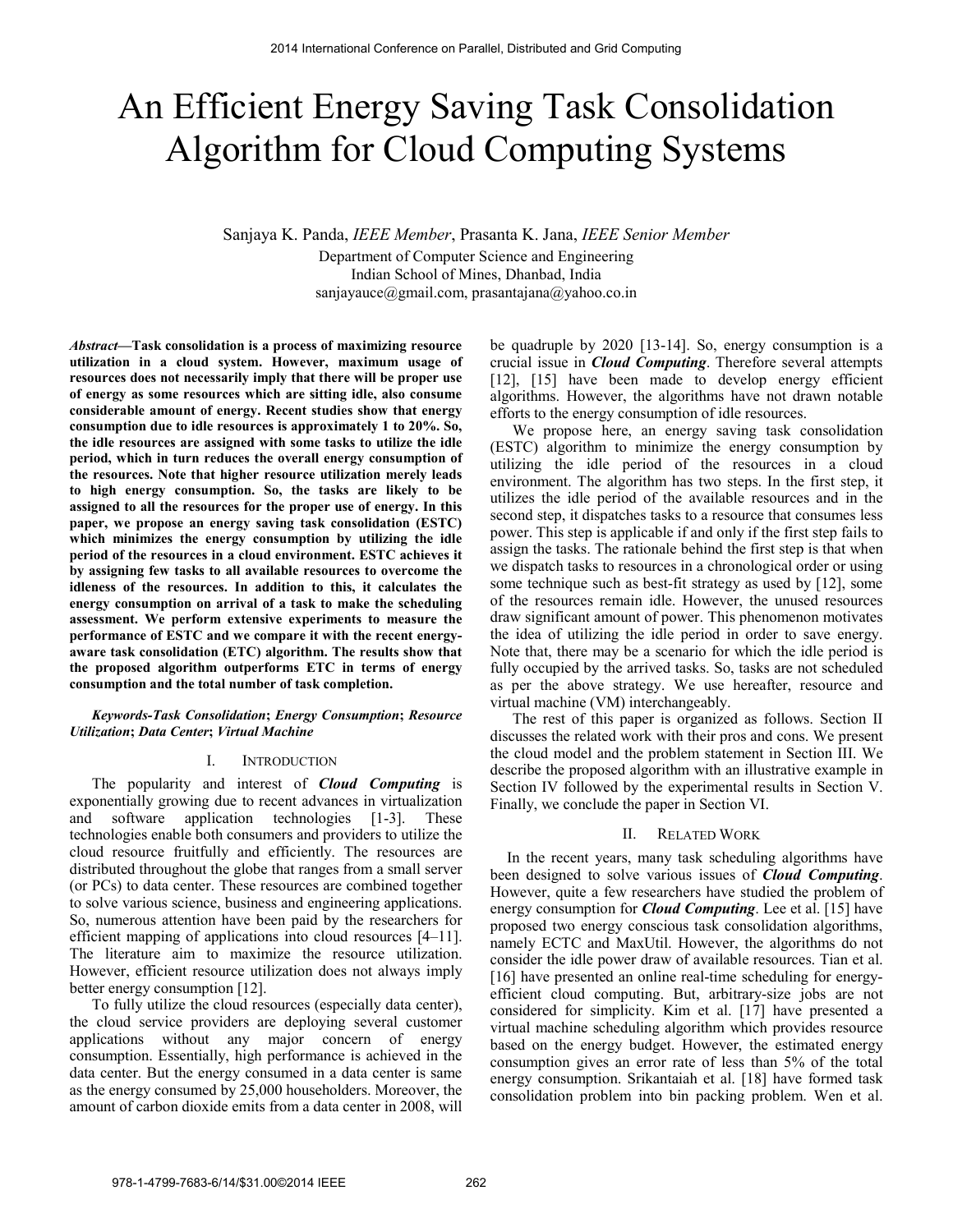[19] have proposed a hierarchical scheduling algorithm for applications to reduce the energy consumption. However, the application selects the nodes with lower temperature for scheduling assessment. Hsu et al. [12, 20] have proposed an energy-aware task consolidation (ETC) technique to minimize the energy consumption by restricting the CPU use up to certain limits. The algorithm has addressed the idle power drawn by the resources without utilizing the idle period (i.e., 1% to 20%). The algorithm presented in this paper is completely different from that of [12], [15] with respect to following aspects. 1) Our algorithm aims to utilize the idle period of the available resource without compromising the scheduling performance. 2) The algorithm also minimizes the energy consumption in contrast to [12] by choosing the best resource among the available resources. 3) Due to limitation of the resources, the task properties may not be satisfied. Hence, we show the total number of task completion with respect to the tasks submission which is not done by [12], [15]. Experimental results show the superiority of the proposed algorithm over [12] with respect to energy consumption and total number of task completion metrics.

# III. CLOUD MODEL AND PROBLEM STATEMENT

# *A. A Motivational Example*

Assume a typical example in which approximate power consumption of VM with respect to the utilization is shown in Table I. This is the same table as used in [21]. The utilization value is divided into four levels based on the power consumption in contrast to six levels as addressed by [12]. The utilization values from 1 to 20 are called idle level, from 21 to 50 is level 1, from 51 to 70 is level 2 and 71 to 100 is level 3 [12]. Here, we assume that an idle resource draws 20% utilization. Therefore, the idle resource consumes 78.5 watts as per Table I. Note that the idle resource consumes 78.5 watts even if the resource does not execute a single task. In contrary, a resource with 50% utilization consumes 334.5 watts (i.e., a total of  $78.5 + 83 + 85 + 88$  watts). Now suppose, the basic information of a set of tasks with their identity (*ID*), arrival time (*AT*), start time (*ST*), period (*P*), finish time (*FT*) and utilization (*U*) is given as shown in Table II. The power consumption of the tasks with respect to utilization is given in Table I, e.g.,  $T_1$  has power consumption of 83 watts as it has 25% utilization. There are three different tasks with arrival time 0, 4 and 10 respectively. These tasks are needed 25% utilization for 50 time units, 35% for 40 time units and 30% utilization for 54 time units respectively. If we dispatch task  $T_1$ to an idle VMs, then it consumes  $6000$  watts (i.e.,  $(78.5 + (8.3$ )  $\times$  5))  $\times$  50 as per Table I) as task  $T_1$  requires an utilization of 25%. A single VM can accommodate these tasks as sum of the utilization value (i.e., 90%) does not exceed 100%. But, the energy consumption is drastically increased. One of the solutions is to start another idle VM that can share some workloads. So, the energy consumption is reduced up to some extent. This is the main motivation behind the proposed work.

#### *B. Cloud Model*

Consider a cloud system that consists of several physical machines (or data center). The cloud provider is able to create VMs instantly and deploy these VM in the physical machines. We assume that the VMs are homogeneous in terms of their computational capacity, memory and platform.

TABLE I. POWER CONSUMPTION OF VMS WITH RESPECT TO UTILIZATION<sup>[21]</sup>

| Level          | <b>Utilization</b> | <b>Power Consumption</b><br>(in Watts (approx.)) $(p_i)$ |  |  |  |
|----------------|--------------------|----------------------------------------------------------|--|--|--|
| <b>Idle</b>    | $1 - 20$           | $p_{20} = 78.5$                                          |  |  |  |
|                | $21 - 30$          | $p_{30} = 83$                                            |  |  |  |
| 1              | $31 - 40$          | $p_{40} = 85$                                            |  |  |  |
|                | $41 - 50$          | $p_{50} = 88$                                            |  |  |  |
| $\overline{2}$ | $51 - 60$          | $p_{60} = 93$                                            |  |  |  |
|                | $61 - 70$          | $p_{70} = 102$                                           |  |  |  |
|                | $71 - 80$          | $p_{80} = 109$                                           |  |  |  |
| 3              | $81 - 90$          | $p_{90} = 122$                                           |  |  |  |
|                | $91 - 100$         | $p_{100} = 136$                                          |  |  |  |
|                | TARI E II          | A CET OF TACVS WITH THEID 6 THDIE                        |  |  |  |

| <b>TABLE II</b> | A SET OF TASKS WITH THEIR 6-TUPLE |    |    |     |  |  |  |
|-----------------|-----------------------------------|----|----|-----|--|--|--|
| ID              |                                   |    | F7 |     |  |  |  |
|                 |                                   |    | 52 | 25% |  |  |  |
|                 |                                   |    | 47 | 35% |  |  |  |
| $\mathbf{I}$    |                                   | 54 | 69 | 30% |  |  |  |

A VM may have following states: execute, sleep/awake and idle. However, we use only two states i.e., execute and idle for simplicity. When a VM is computing tasks then that VM is present in the execute state. In contrary, when a VM is not computing any task or waiting for a task to arrive, the VM will be in the idle state. On the other hand, when a VM receives a task, it makes a transition from idle-to-execute state. It returns back to idle state by making execute-to-idle state transition, once the task is successfully executed.

# *C. Problem Statement*

Consider a set of *m* virtual machines  $V = \{V_1, V_2, V_3, \ldots, V_n\}$  $V_m$ } and a set of *n* independent tasks  $T = \{T_1, T_2, T_3, \ldots, T_n\}$  in which each task  $T_i$  is a 6-tuple  $\{ID, AT, ST, P, FT, U\}$  where *ID* denotes the unique identification number, *AT* is the arrival time, *ST* is the start time, *P* is the period, *FT* is the finish time and *U* is the utilization. The finish time of a task  $T_i$  is the sum of *ST* and *P* and the utilization is the maximum percentage of time, a task can make the CPU busy. The problem is to map the tasks and the VMs such that the energy consumption is minimized. However, the mapping has some restrictions as follows. 1) The order of tasks execution is determined as per the *AT* of tasks. Alternatively, the task with earliest *AT* is scheduled before the task with latest *AT*. Unlike task scheduling, the sequence of task execution is predetermined. 2) A task is not migrated and split at any cost. 3) A task  $T_i$  is not assigned to VM  $V_i$  if the utilization of a task for the requested period is not satisfied by that VM *Vj*.

# IV. PROPOSED ALGORITHM

We now present our proposed energy saving task consolidation (ESTC) algorithm as follows. As stated earlier that it is a two-step procedure. In the first step, it aims to minimize energy by properly utilizing the idle period of the VMs. The energy consumption of an idle VM *i* (denoted as  $E(IVM<sub>i</sub>)$ ) is mathematically defined as follows

$$
E(IVMi) = p20 \times \Delta v
$$
 (1)

where  $\Delta v = v_{max} - v_{min}$ ,  $p_{20}$  is the power consumption at the resource utilization rate of  $[1\%$  to 20%],  $v_{min}$  and  $v_{max}$  are the start-time and end-time of a resource respectively. For example, an idle resource starts at 10 time unit and ends at 20 time unit. Then the energy consumption is  $78.5 \times 10 = 785$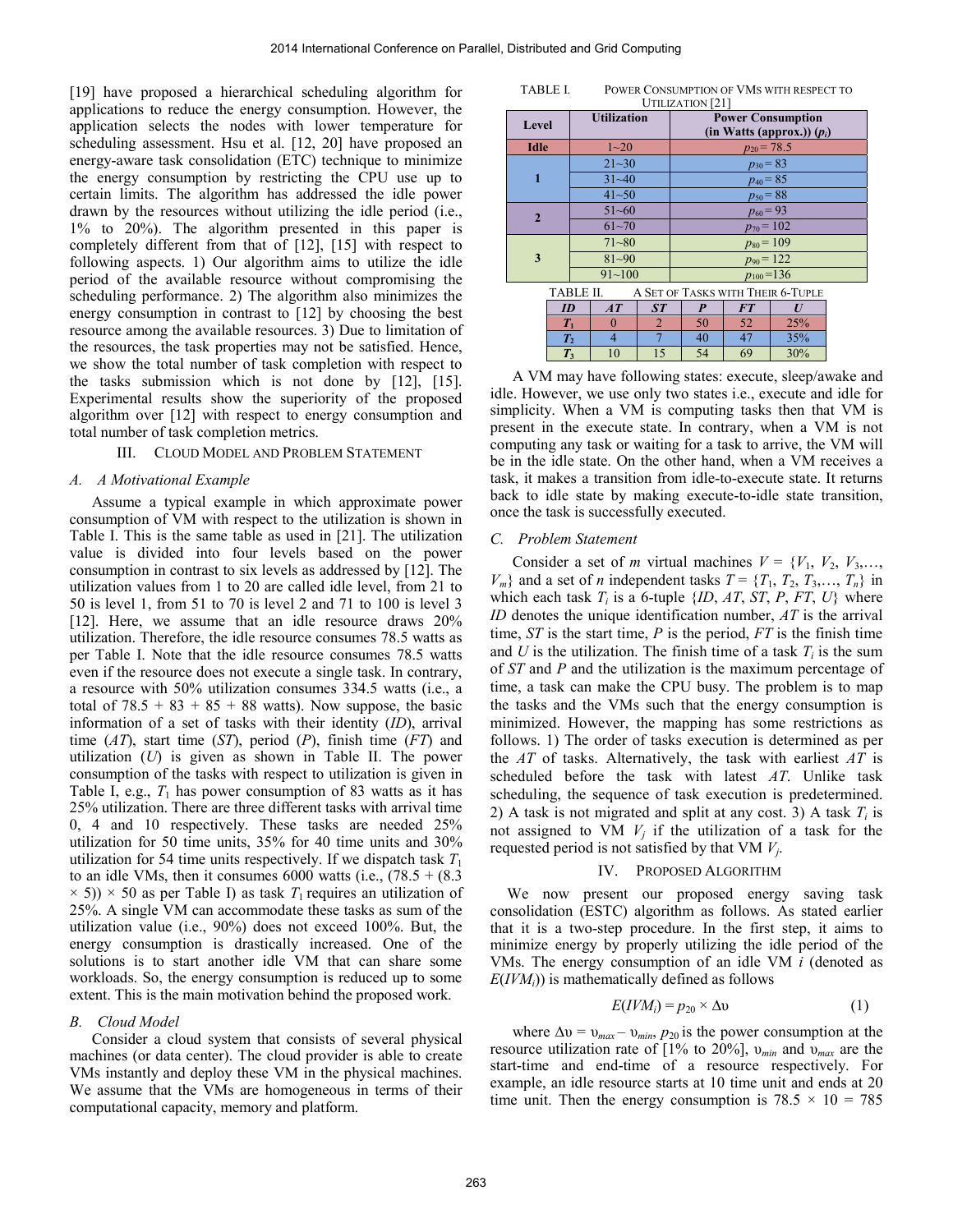watts. In second step, if the idle period is occupied by the already arrived task, then the task is dispatched to a VM that consumes less power. Note that, this step is not applicable if it is possible to assign the task to an idle resource. The energy consumption of a non-idle virtual machine *i* for *x*% utilization (denoted as  $(E(NVM<sub>i</sub>(x)))$  is shown in Equation 2. For example, a non-idle VM 2 starts at 10 time unit and ends at 20 time unit for 55% resource utilization. Then the energy consumption is calculated as follows.

$$
E(NVM_2(55))=
$$

$$
(p_{20} \times \Delta v) + (p_{30} \times \Delta v) + (p_{40} \times \Delta v) + (p_{50} \times \Delta v) + (\frac{p_{60}}{10} \times (x\%50) \times \Delta v)
$$
  
= (78.5 × 10) + (83 × 10) + (85 × 10) + (88 × 10) +  
(9.3 × 5 × 10) = 3810 watts.

 We use the following terminologies for the proposed method. The pseudo code of the algorithm is shown in Figure 1.

| <b>Notation</b> | <b>Description</b>                                             |
|-----------------|----------------------------------------------------------------|
|                 | Queue of all the tasks                                         |
| $T_i$           | $ith$ task                                                     |
|                 | i <sup>th</sup> virtual machine                                |
| $U_k(V_i)$      | Uthilization of $j^{\text{th}}$ virtual machine at k time unit |
| $U_k(T_i)$      | Uthilization of $ith$ task at k time unit                      |
|                 | A threshold value ( <i>i.e.</i> idle period consumption)       |
| $EE(V_i)$       | Estimated energy of $jth$ virtual machine                      |
| $EU(V_i)$       | Estimated utilization of $j^{\text{th}}$ virtual machine       |

#### *A. An Illustration*

Let us consider the set of tasks of Table II (refer Section III). The task-VM mapping according to ETC algorithm is shown in Figure 2. The energy consumption for ETC algorithm is calculated as follows.

$$
E = \sum_{i=1}^{m} E\left(IVM_i\right) \times f + E\left(NVM_i\left(x\right)\right)
$$
  
where  $f = \begin{cases} 1 & \text{if } f \text{ is idle} \\ 0 & \text{Otherwise} \end{cases}$ 

Therefore,  $E = (78.5 \times 69 + (8.3 \times 5) \times 50 + ((8.3 \times 5) + 85)$  $+ 88 + 93 \times 40 + (78.5 \times 69 + 83 \times 54) + (78.5 \times 69) =$ 35106.5 watts.

The task-VM mapping for ESTC algorithm is shown in Figure 3. The energy consumption for ESTC algorithm is calculated as follows.

 $E = (78.5 \times 69 + (8.3 \times 5) \times 50) + (78.5 \times 69 + (83 + (8.5 \times 5))$  $\times$  40) + 78.5  $\times$  69 + 83  $\times$  54 = 27826.5 watts.

The gray color indicates the idle period of VMs. The illustration clearly shows the superiority of the proposed algorithm over the recent ETC algorithm.

# *B. Time Complexity*

Let the total number of tasks be *l* and the total number of VMs be *m*. First of all, the ESTC picks the first task  $T_1$  and call SCHEDULE-BY-IDLE-PERIOD-FILLING (*T*1, *ST*, *FT*) (Procedure 1). To find whether an idle period is available or not, the Procedure 1 takes *O*(*m*(*f*–*s*)) time (in worst case for *m* VMs) where *f* and *s* are the finish time and start time respectively (Lines 1 to 7 of Procedure 1). To assign the task to a VM, it takes  $O(f - s)$  time (Lines 8 to 14). Note that, we assume the threshold value (i.e.,  $\tau_1$ ) is 20. If the task properties are not satisfied by Procedure 1 or the idle period is occupied by already arrived task, then the algorithm calls SCHEDULE– BY–ENERGY–SAVING (*T*1, *ST*, *FT*) (Procedure 2). In order to find whether the task is accommodated or not as well as the estimated energy consumption the Procedure 2 takes  $O(m(-s))$ time (in worst case for *m* VMs) (Lines 1 to 13). To choose a VM which consumes less energy consumption takes *O*(*m*) time (Lines 15 to 19). To assign the task  $T_1$  to VM  $V_i$ , it takes  $O(f-s)$ time. So, the overall time complexity of Procedure 1 and Procedure 2 is  $O(m(-s))$ . If task  $T_1$  is not schedulable by both procedures then it rejects  $T_1$ . However, the overall time complexity of ECTC is *O*(*lm*(*f*–*s*)) time as ECTC invoke Procedure 1 and Procedure 2 *l* times.

### V. EXPERIMENTAL RESULTS

We evaluate the proposed algorithm through simulation run with some randomly generated datasets. The experiments were carried out using MATLAB R2012a version 7.14.0.739 on an Intel Core 2 Duo processor, 2.20 GHz CPU and 4 GB RAM running on Microsoft Windows 7 platform.

# *A. Datasets*

In this simulation, we considered five different datasets generated using MATLAB random function. Each dataset has five instances. The first dataset contains 100 tasks to be scheduled to the available virtual machines and we denote it by 100 *ix yy*. Here, *ix* denotes the instance number (i.e., instance 1 (*i*1), instance 2 (*i*2) and so on) and *yy* shows the number of virtual machine that is 10, 15 or 20 as used by [12]. Therefore, this structure makes 15 different instances (100\_*i*1\_10, 100\_*i*1\_15, 100\_*i*1\_20, 100\_*i*2\_10, 100\_*i*2\_15, 100\_*i*2\_20, 100\_*i*3\_10, 100\_*i*3\_15, 100\_*i*3\_20, 100\_*i*4\_10, 100\_*i*4\_15, 100\_*i*4\_20, 100\_*i*5\_10, 100\_*i*5\_15 and 100\_*i*5\_20). Similarly, the second dataset contains 200 tasks to be scheduled to the available virtual machines and we denote it by 200\_*ix*\_*yy*. Accordingly, we denote the third, fourth and fifth dataset as 300\_*ix*\_*yy*, 400\_*ix*\_*yy* and 500\_*ix*\_*yy* respectively. Therefore, five different dataset makes 75 different instances. For the sake of clarity, the range of experimental parameter is shown in Table III. We denote the range by [a~b] which indicate the experimental parameter lies between a and b (both inclusive).

TABLE III. RANGE OF EXPERIMENTAL PARAMETER

| Parameter          | 100 ix $y = y$ | $200$ ix $yy$  | $300$ ix yy    | 400 $ixyy$     | 500 ix $y\bar{y}$ |
|--------------------|----------------|----------------|----------------|----------------|-------------------|
| Arrival<br>time    | $[1 - 200]$    | $[1 - 400]$    | $[1 - 600]$    | $[1 - 800]$    | $[1 - 1000]$      |
| <b>Start time</b>  | $[1 - 200]$    | $[1 - 400]$    | $[1 - 600]$    | $[1 - 800]$    | $[1 - 1000]$      |
| Finish<br>time     | $[100 - 500]$  | $[200 - 1000]$ | $[300 - 1500]$ | $[400 - 2000]$ | $[500 - 2500]$    |
| <b>Utilization</b> | $[1 - 100]$    | $1 - 100$      | $[1 - 100]$    | $[1 - 100]$    | $[1 - 100]$       |

*B. Experiments* 

In these experiments, we claim that few tasks are incomplete as no data center contains unlimited resources [2]. We consider the task incomplete (TI) in both ETC and ESTC algorithm and rename the algorithms as TI-ETC and TI-ESTC respectively. We first experiment 100\_*ix*\_*yy* instances. The energy consumption and the number of task incomplete of ETC algorithm with the proposed ESTC are jointly shown in Table IV. The comparison results clearly show that 75 out of 75 instances (i.e., 100%) give better results for the proposed algorithm than the ETC with respect to following cases. 1) Both energy consumption and incomplete tasks are minimized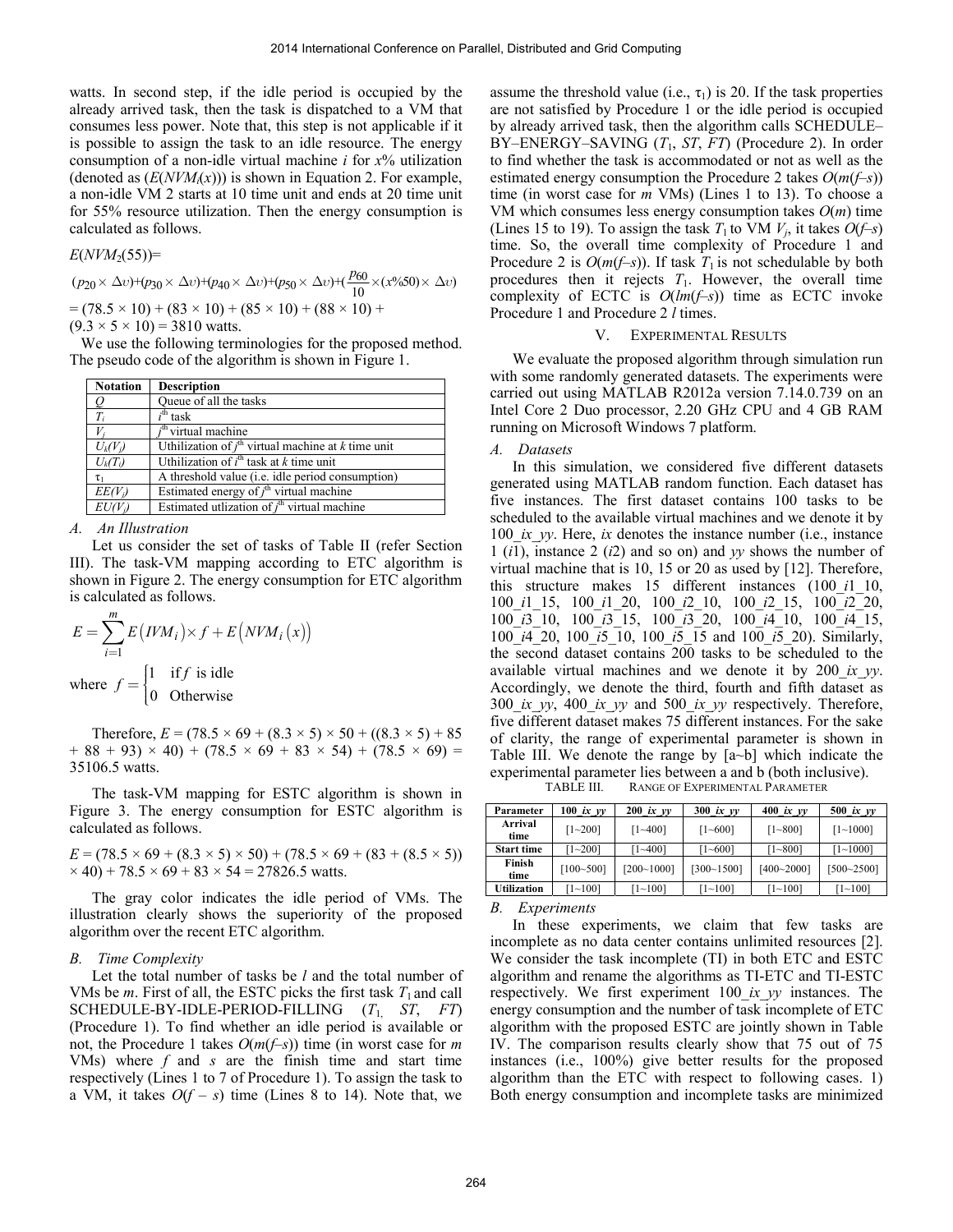(for example, 100\_*i*1\_10, 100\_*i*1\_15, 100\_*i*1\_15 and so on). 2) Energy consumption is minimized without any variation incomplete task (for example,  $100$ <sup> $i$ 2</sup> $-15$ ,  $100$ <sup> $i$ </sup> $-10$ 

ation in energy consumption (for example, 
$$
100_i/420
$$
,  $100_i/510$ , and so  $100_i/520$  and so on).

on). 3) Incomplete task is minimized with a little variation in

$$
(p_{20} \times \Delta v) + (\frac{p_{30}}{10} \times (x\%20) \times \Delta v)
$$
  
\n
$$
(p_{20} \times \Delta v) + (p_{30} \times \Delta v) + (\frac{p_{40}}{10} \times (x\%30) \times \Delta v)
$$
  
\n
$$
(p_{20} \times \Delta v) + (p_{30} \times \Delta v) + (p_{40} \times \Delta v) + (\frac{p_{50}}{10} \times (x\%40) \times \Delta v)
$$
  
\nif 31%  $\leq x \leq 40\%$   
\nif 41%  $\leq x \leq 50\%$ 

$$
E\left(NM_i(x)\right) = \begin{cases} (p_{20} \times \Delta v) + (p_{30} \times \Delta v) + (p_{40} \times \Delta v) + (p_{50} \times \Delta v) + \frac{p_{60}}{10} \times (x^6 \cdot 50) \times \Delta v) & \text{if } 51\% \leq x \leq 60\% \\ (p_{20} \times \Delta v) + (p_{30} \times \Delta v) + (p_{40} \times \Delta v) + (p_{50} \times \Delta v) + (p_{60} \times \Delta v) + \frac{p_{70}}{10} \times (x^6 \cdot 60) \times \Delta v) & \text{if } 61\% \leq x \leq 70\% \\ (p_{20} \times \Delta v) + (p_{30} \times \Delta v) + (p_{40} \times \Delta v) + (p_{50} \times \Delta v) + (p_{60} \times \Delta v) + (p_{70} \times \Delta v) + \frac{p_{80}}{10} \times (x^6 \cdot 70) \times \Delta v) & \text{if } 71\% \leq x \leq 80\% \end{cases}
$$

$$
(p_{20} \times \Delta v) + (p_{30} \times \Delta v) + (p_{40} \times \Delta v) + (p_{50} \times \Delta v) + (p_{60} \times \Delta v) + (p_{70} \times \Delta v) + (p_{80} \times \Delta v) + (\frac{p_{90}}{10} \times (x^6 \cdot 80) \times \Delta v) \qquad \text{if } 81\% \leq x \leq 90\%
$$

 $\begin{cases} 0 & 10 \\ (p_{20} \times \Delta \nu) + (p_{30} \times \Delta \nu) + (p_{40} \times \Delta \nu) + (p_{50} \times \Delta \nu) + (p_{60} \times \Delta \nu) + (p_{70} \times \Delta \nu) + (p_{80} \times \Delta \nu) + (p_{90} \times \Delta \nu) + (\frac{p_{100}}{10} \times (\mathfrak{c} \ell \gamma \cdot 90) \times \Delta \nu) & \text{if } 91\% \leq x \leq 100\% \end{cases}$ 

# **Algorithm 1: Energy Saving Task Consolidation**

|  | 1. while $Q \neq NULL$ do |  |  |  |
|--|---------------------------|--|--|--|
|--|---------------------------|--|--|--|

¦ ¦ ¦ ¦ ¦ ¦

- 2.Call SCHEDULE–BY–IDLE–PERIOD–FILLING  $(T_i, ST, FT)$
- 3. **if** (task properties are not satisfied as above)
- 4. Call SCHEDULE–BY–ENERGY–SAVING (*Ti*, *ST*, *FT*)
- 5. **else**
- 6.reject task *Ti*
- 7. **endif**
- 8. **endwhile**

# **Procedure 1: SCHEDULE–BY–IDLE–PERIOD–**  $FILLING$   $(T_i, ST, FT)$

|     | 1. for $V_i \in V$                |
|-----|-----------------------------------|
| 2.  | Set Count = $0$                   |
|     | 3. for $k = ST$ to $FT$           |
| 4.  | if $U_k(V_i) + U_k(T_i) < \tau_1$ |
| 5.  | $Count = Count + 1$               |
| 6.  | endif                             |
|     | 7. endfor                         |
|     | 8. if $Count == P_i$              |
| 9.  | Assign task $T_i$ to VM $V_i$     |
| 10. | for $k = ST$ to $FT$              |
| 11. | $U_k(V_i) = U_k(V_i) + U_k(T_i)$  |
| 12. | endfor                            |
| 13. | Return                            |
|     | 14. endif                         |
|     | 15 endfor                         |
|     |                                   |

The rationale behind the improvement is that ESTC assigns the tasks as per the idle period followed by minimum energy consumption. Thus, the energy consumption is reduced in greater extent.

# **Procedure 2: SCHEDULE–BY–ENERGY–SAVING**   $(T_i, ST, FT)$

| 1. for $V_i \in V$                                |
|---------------------------------------------------|
| 2. Set $EE(V_i) = 0$                              |
| 3. for $k = ST$ to $FT$                           |
| 4.<br>if $U_k(V_i) + U_k(T_i) > 100$              |
| 5.<br>$EE(V_i) = -1$ and Break                    |
| 6.<br>else                                        |
| 7.<br>$x = U_k(V_i) + U_k(T_i)$                   |
| 8.<br>Calculate $E(NVMi(x))$                      |
| 9.<br>$EE(V_i) = EE(V_i) + E(NVM_i(x))$           |
| 10.<br>endif                                      |
| 11. endfor                                        |
| 12. $EE(V_i) = EE(V_i) / P_i$                     |
| 13. endfor                                        |
| 14. Set temp = $EE(V_1)$                          |
| 15. for $V_i \in V$                               |
| 16. if temp > $EE(V_i)$                           |
| 17.<br>$temp = EE(V_i)$                           |
| $18.$ end if                                      |
| 19. endfor                                        |
| 20. Assign task $T_i$ to VM $V_i$ that holds temp |
| 21. for $k = ST$ to $FT$                          |
| 22. $U_k(V_i) = U_k(V_i) + U_k(T_i)$              |
| 23. endfor                                        |
|                                                   |

Figure 1. Pseudo code for ESTC algorithm

Subsequently, we experiment 200\_*ix*\_*yy* instances. Energy consumption and total number of incomplete task of the proposed algorithm ESTC are compared with that of ETC and shown in Table V. Similarly, the comparison of 300\_*ix*\_*yy*, 400\_*ix*\_*yy* and 500\_*ix*\_*yy* instances is shown in Table VI, Table VII and Table VIII respectively. This can be noted that the proposed ESTC improves 10% energy consumption over the recent ETC task consolidation algorithm.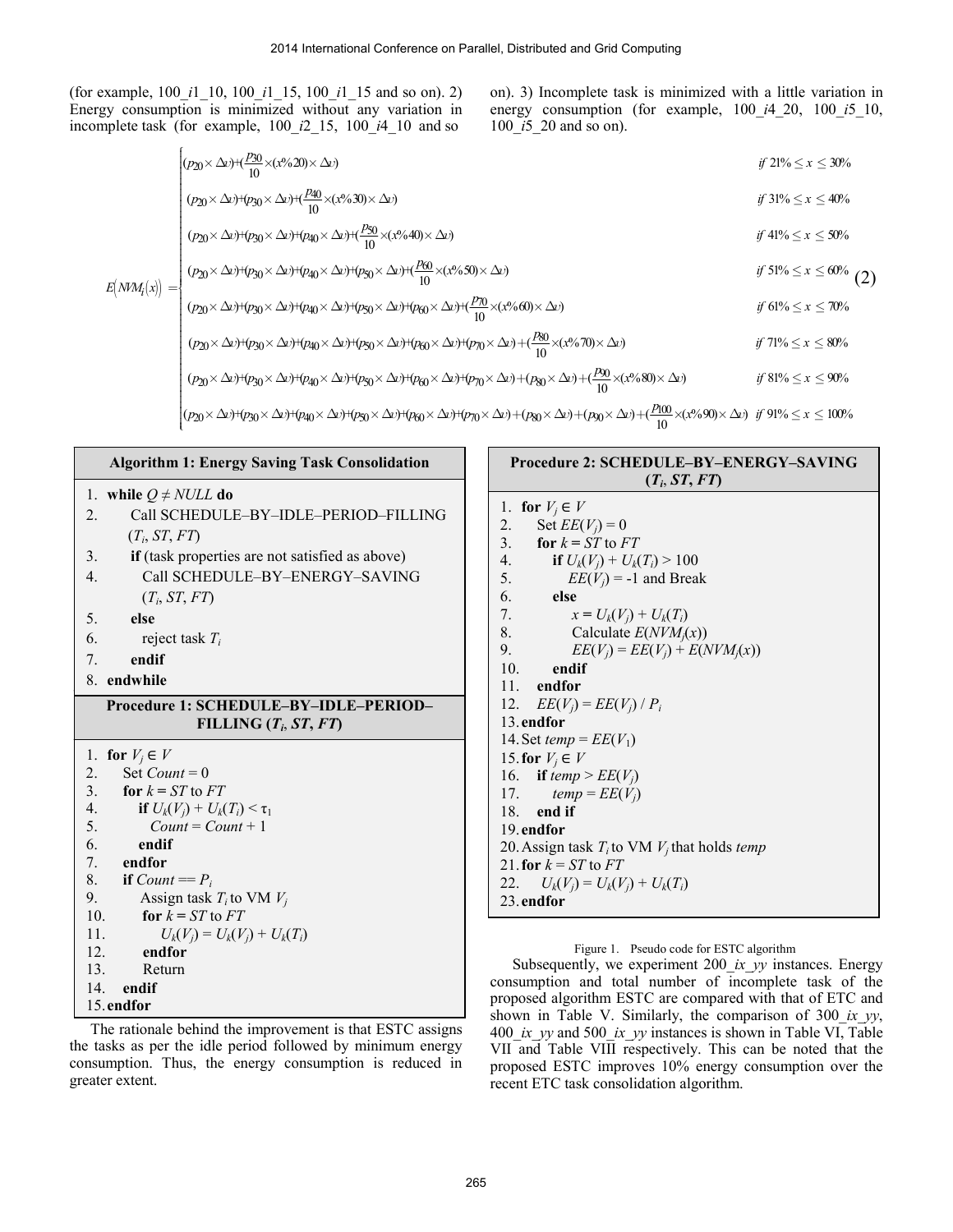| $1 - 10$           |                                        |                              |                            |                                                                                           |                            |                     |            |            |                 |  |
|--------------------|----------------------------------------|------------------------------|----------------------------|-------------------------------------------------------------------------------------------|----------------------------|---------------------|------------|------------|-----------------|--|
| $11 - 20$          |                                        |                              |                            |                                                                                           |                            |                     |            |            |                 |  |
|                    |                                        | $T_1$                        | $T_{2}$                    |                                                                                           |                            |                     |            |            |                 |  |
| $21 - 30$          |                                        |                              |                            | $T_{\rm b}$                                                                               |                            |                     |            |            |                 |  |
| $31 - 40$          |                                        |                              |                            |                                                                                           |                            |                     |            |            |                 |  |
| $41 - 50$          |                                        |                              |                            |                                                                                           |                            |                     |            |            |                 |  |
| $51 - 60$          |                                        |                              |                            |                                                                                           |                            |                     |            |            |                 |  |
| $61 - 70$          |                                        |                              |                            |                                                                                           |                            |                     |            |            |                 |  |
|                    |                                        |                              |                            | Figure 2. Task-VM Mapping for ETC algorithm                                               |                            |                     |            |            |                 |  |
| $\overline{1}$ ~10 |                                        |                              |                            |                                                                                           |                            |                     |            |            |                 |  |
| $11 - 20$          |                                        |                              |                            |                                                                                           |                            |                     |            |            |                 |  |
| $21 - 30$          |                                        | $T_1$                        |                            | $\overline{\mathbf{2}}$                                                                   |                            |                     |            |            |                 |  |
| $31 - 40$          |                                        |                              |                            |                                                                                           |                            | $T_{\rm}$           |            |            |                 |  |
| $41 - 50$          |                                        |                              |                            |                                                                                           |                            |                     |            |            |                 |  |
| $51 - 60$          |                                        |                              |                            |                                                                                           |                            |                     |            |            |                 |  |
| $61 - 70$          |                                        |                              |                            |                                                                                           |                            |                     |            |            |                 |  |
|                    |                                        |                              |                            | Figure 3. Task-VM Mapping for ESTC algorithm                                              |                            |                     |            |            |                 |  |
|                    | TABLE IV.                              |                              |                            | COMPARISON OF ENERGY CONSUMPTION FOR ETC AND ESTC ALGORITHM USING 100_IX_YY DATASET       |                            |                     |            |            |                 |  |
|                    |                                        | Algorithm                    | 10                         | 15                                                                                        | 20                         | <b>Algorithm</b>    | 10         | 15         | 20              |  |
|                    | $100$ il yy                            | <b>ETC</b>                   | 1.9419e+006                | 3.1670e+006                                                                               | 3.7033e+006                | TI-ETC              | 46         | 35         | 30              |  |
|                    |                                        | <b>ESTC</b>                  | 1.9252e+006                | 2.9642e+006                                                                               | 3.2931e+006                | TI-ESTC             | 45         | 34         | 29              |  |
|                    | $100$ <sup><math>i2</math></sup> $y$   | <b>ETC</b><br><b>ESTC</b>    | 2.2723e+006<br>2.2991e+006 | 3.5669e+006<br>3.3189e+006                                                                | 4.1244e+006<br>3.8848e+006 | TI-ETC<br>TI-ESTC   | 52<br>51   | 40<br>40   | 34<br>33        |  |
|                    |                                        | <b>ETC</b>                   | 2.5041e+006                | 3.6461e+006                                                                               | 4.7132e+006                | TI-ETC              | 51         | 38         | 29              |  |
|                    | $100$ <sup><math>13</math></sup> yy    | <b>ESTC</b>                  | 2.2151e+006                | 3.5766e+006                                                                               | 4.5743e+006                | <b>TI-ESTC</b>      | 49         | 37         | 27              |  |
|                    |                                        | <b>ETC</b>                   | 2.2167e+006                | 2.9254e+006                                                                               | 3.7395e+006                | TI-ETC              | 52         | 45         | 38              |  |
|                    | $100$ <sup><math>i4</math></sup> $y$ y | <b>ESTC</b>                  | 2.1413e+006                | 2.7586e+006                                                                               | 3.8954e+006                | TI-ESTC             | 52         | 44         | $\overline{35}$ |  |
|                    | 100 i5 yy                              | <b>ETC</b>                   | 2.4556e+006                | 3.5355e+006                                                                               | 4.1115e+006                | TI-ETC              | 54         | 40         | $30\,$          |  |
|                    |                                        | <b>ESTC</b>                  | 2.4690e+006                | 3.5168e+006                                                                               | 4.4948e+006                | <b>TI-ESTC</b>      | 53         | 39         | 27              |  |
|                    | <b>TABLE V.</b>                        |                              |                            | COMPARISON OF ENERGY CONSUMPTION FOR ETC AND ESTC ALGORITHM USING 200 IX YY DATASET       |                            |                     |            |            |                 |  |
|                    |                                        | Algorithm<br><b>ETC</b>      | 10<br>5.2635e+006          | 15<br>8.0105e+006                                                                         | 20<br>9.7707e+006          | Algorithm<br>TI-ETC | 10<br>133  | 15<br>112  | 20<br>94        |  |
|                    | $200$ il yy                            | $\ensuremath{\textit{ESTC}}$ | 4.9906e+006                | 7.2500e+006                                                                               | 9.4878e+006                | TI-ESTC             | 130        | 110        | 92              |  |
|                    |                                        | $\operatorname{ETC}$         | 5.5409e+006                | 7.7255e+006                                                                               | 1.0179e+007                | TI-ETC              | 134        | 112        | 99              |  |
|                    | $200$ <sup><math>i2</math></sup> $y$   | <b>ESTC</b>                  | $5.2677e+006$              | 7.3099e+006                                                                               | $9.7130e + 006$            | TI-ESTC             | 130        | 112        | 97              |  |
|                    |                                        | ETC                          | 5.8739e+006                | 7.8620e+006                                                                               | 9.7827e+006                | TI-ETC              | 135        | 114        | 98              |  |
|                    | $200$ <sup><math>i3</math></sup> yy    | $\ensuremath{\textit{ESTC}}$ | 5.2499e+006                | 7.6839e+006                                                                               | 1.0246e+007                | TI-ESTC             | 134        | 113        | 97              |  |
|                    | $200$ $i4$ yy                          | $\ensuremath{\text{ETC}}$    | 5.8334e+006                | 8.2769e+006                                                                               | 9.9849e+006                | TI-ETC              | 139        | 118        | 104             |  |
|                    |                                        | <b>ESTC</b>                  | 5.6315e+006                | 7.9368e+006                                                                               | 9.6357e+006                | TI-ESTC             | 138        | 118        | 103             |  |
|                    | 200 i5 yy                              | <b>ETC</b>                   | 5.0232e+006                | 6.7355e+006                                                                               | 9.4177e+006                | TI-ETC              | 137        | 113        | 96              |  |
|                    |                                        | $\ensuremath{\textit{ESTC}}$ | 4.6718e+006                | 6.9156e+006                                                                               | 8.9989e+006                | <b>TI-ESTC</b>      | 136        | 111        | 96              |  |
| <b>TABLE VI.</b>   |                                        | Algorithm                    | 10                         | COMPARISON OF ENERGY CONSUMPTION FOR ETC AND ESTC ALGORITHM USING 300 IX YY DATASET<br>15 | 20                         | Algorithm           | 10         | 15         | 20              |  |
|                    |                                        | <b>ETC</b>                   | 8.4118e+006                | 1.2574e+007                                                                               | 1.5303e+007                | TI-ETC              | 226        | 202        | 186             |  |
|                    | $300$ il yy                            | <b>ESTC</b>                  | 7.9396e+006                | 1.2192e+007                                                                               | 1.5766e+007                | TI-ESTC             | 220        | 200        | 179             |  |
|                    |                                        | ETC                          | 8.6432e+006                | 1.2571e+007                                                                               | 1.7043e+007                | TI-ETC              | 230        | 208        | 187             |  |
|                    | 300 $i2$ yy                            | <b>ESTC</b>                  | 7.9564e+006                | 1.2274e+007                                                                               | 1.6609e+007                | TI-ESTC             | 229        | 202        | 183             |  |
|                    | $300$ <sup><math>13</math></sup> yy    | <b>ETC</b>                   | 8.4450e+006                | 1.2356e+007                                                                               | 1.6313e+007                | TI-ETC              | 233        | 205        | 179<br>179      |  |
|                    |                                        | <b>ESTC</b><br><b>ETC</b>    | 8.1523e+006<br>8.0138e+006 | 1.2262e+007<br>1.1808e+007                                                                | 1.5113e+007<br>1.5923e+007 | TI-ESTC<br>TI-ETC   | 226<br>220 | 201<br>196 | 173             |  |
|                    | $300$ _ $i4$ _yy                       | <b>ESTC</b>                  | 7.6379e+006                | 1.2037e+007                                                                               | 1.4913e+007                | TI-ESTC             | 215        | 188        | 168             |  |
|                    |                                        | ETC                          | 8.5490e+006                | 1.2129e+007                                                                               | $1.6351e+007$              | TI-ETC              | 227        | 210        | 187             |  |
|                    | $300$ <sup><math>i5</math></sup> yy    | $\ensuremath{\textit{ESTC}}$ | 8.2090e+006                | 1.1858e+007                                                                               | 1.5945e+007                | TI-ESTC             | 224        | 204        | 182             |  |